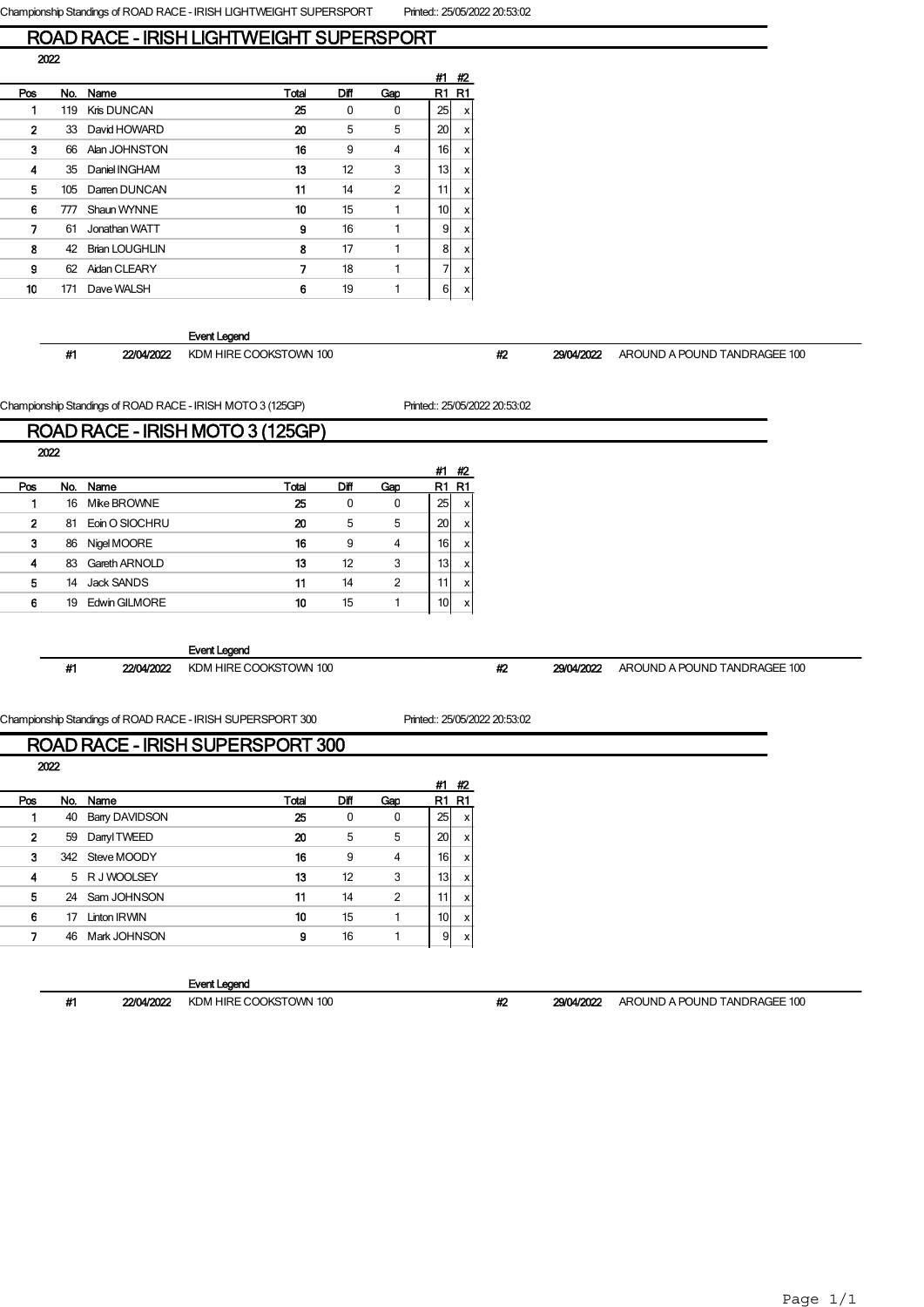# ROAD RACE - IRISH SUPERTWIN

| 2022           |     |                       |              |          |                |    |                           |
|----------------|-----|-----------------------|--------------|----------|----------------|----|---------------------------|
|                |     |                       |              |          |                | #1 | #2                        |
| Pos            | No. | Name                  | Total        | Diff     | Gap            | R1 | R1                        |
| 1              | 65  | Michael SWEENEY       | 25           | $\Omega$ | $\Omega$       | 25 | $\boldsymbol{\mathsf{x}}$ |
| $\overline{2}$ | 11  | Dominic HERBERTSON    | 20           | 5        | 5              | 20 | X                         |
| 3              | 38  | Paul WILLIAMS         | 16           | 9        | 4              | 16 | $\boldsymbol{\mathsf{x}}$ |
| 4              | 25  | <b>Matthew REES</b>   | 13           | 12       | 3              | 13 | $\boldsymbol{\mathsf{x}}$ |
| 5              | 8   | Danyl ANDERSON        | 11           | 14       | $\overline{2}$ | 11 | X                         |
| 6              | 81  | Eoin O SIOCHRU        | 10           | 15       | 1              | 10 | $\boldsymbol{\mathsf{x}}$ |
| 7              | 64  | Stephen McKNIGHT      | 9            | 16       | 1              | 9  | $\boldsymbol{\mathsf{x}}$ |
| 8              | 121 | Michael GILLAN        | 8            | 17       | 1              | 8  | $\boldsymbol{\mathsf{x}}$ |
| 9              | 135 | Daniel INGHAM         | 7            | 18       | 1              | 7  | $\boldsymbol{\mathsf{x}}$ |
| 10             | 119 | Kris DUNCAN           | 6            | 19       | 1              | 6  | $\boldsymbol{\mathsf{x}}$ |
| 11             | 2   | Roddy TAYLOR          | 5            | 20       | 1              | 5  | $\boldsymbol{\mathsf{x}}$ |
| 12             | 44  | Liam CHAWKE           | 4            | 21       | 1              | 4  | $\boldsymbol{\mathsf{x}}$ |
| 13             | 91  | <b>Julian TRUMMER</b> | 3            | 22       | 1              | 3  | $\boldsymbol{\mathsf{x}}$ |
| 14             | 46  | Mark JOHNSON          | $\mathbf{2}$ | 23       | 1              | 2  | X                         |
| 15             | 342 | Steve MOODY           | 1            | 24       | 1              | 1  | $\boldsymbol{\mathsf{x}}$ |
|                |     |                       |              |          |                |    |                           |

#### Event Legend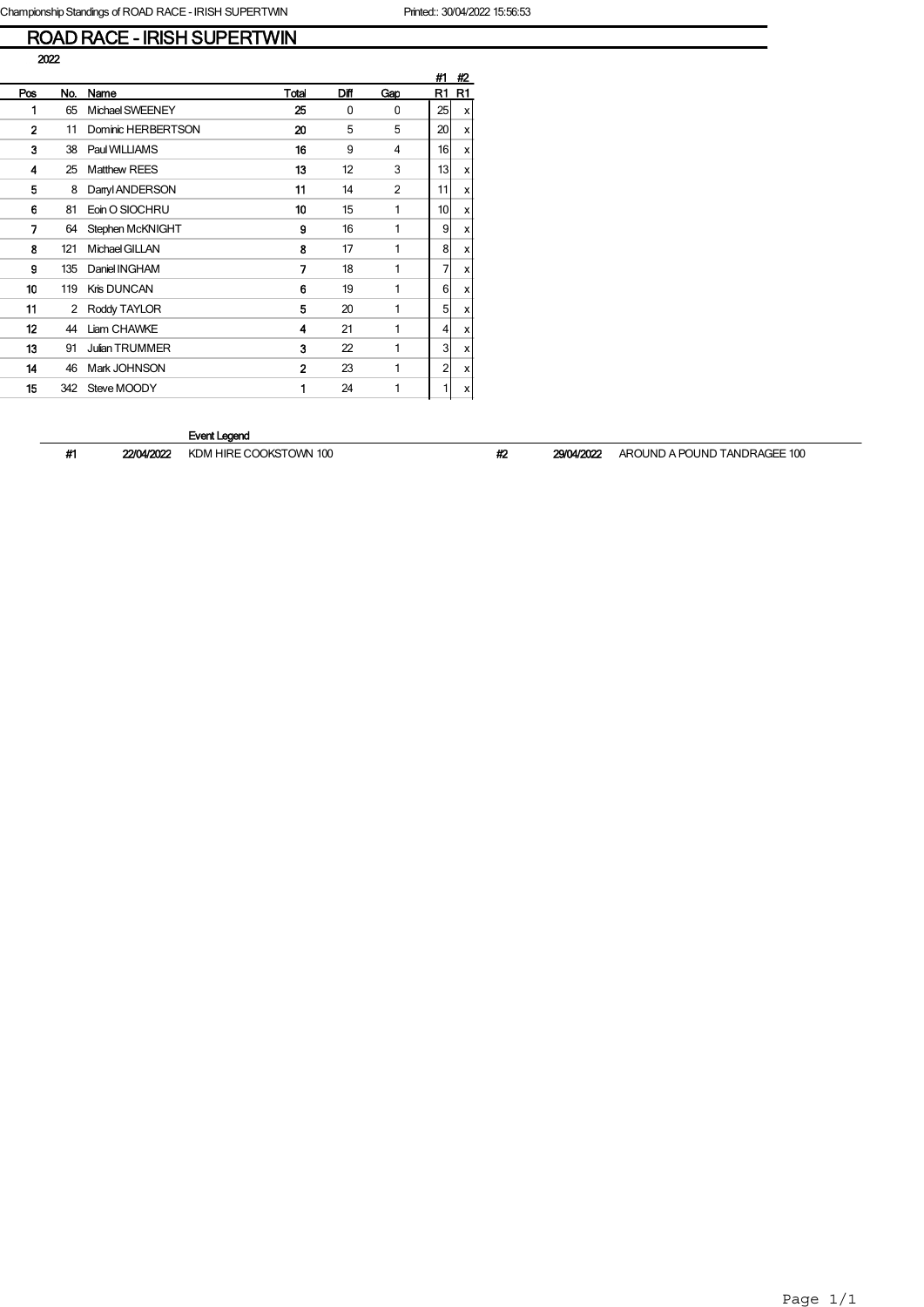# ROAD RACE - IRISH SUPERSPORT

|     |     |                         |                         |              |                | #1             | #2                        |
|-----|-----|-------------------------|-------------------------|--------------|----------------|----------------|---------------------------|
| Pos | No. | Name                    | Total                   | Diff         | Gap            | R1             | R1                        |
| 1   | 11  | Dominic HERBERTSON      | 36                      | $\mathbf{0}$ | $\Omega$       | 11             | 25                        |
| 2   | 65  | Michael SWEENEY         | 33                      | 3            | 3              | 13             | 20                        |
| 3   | 56  | Adam McLEAN             | 25                      | 11           | 8              | 25             | x                         |
| 4   | 23  | Michal DOKOUPIL         | 23                      | 13           | $\overline{2}$ | 7              | 16                        |
| 5   | 16  | Mike BROWNE             | 20                      | 16           | 3              | 20             | x                         |
| 6   | 22  | Paul JORDAN             | 16                      | 20           | 4              | 16             | x                         |
| 7   | 5   | Thomas MAXWELL          | 16                      | 20           | 0              | 5              | 11                        |
| 8   | 109 | Neil KERNOHAN           | 13                      | 23           | 3              | x              | 13                        |
| 9   | 119 | Kris DUNCAN             | 12                      | 24           | 1              | 6              | $6\phantom{.}6$           |
| 10  | 38  | Paul WILLIAMS           | 10                      | 26           | $\overline{2}$ | x              | 10                        |
| 11  | 59  | Danyl TWEED             | 10                      | 26           | 0              | 10             | $\boldsymbol{\mathsf{x}}$ |
| 12  | 93  | Paul CRANSTON           | 9                       | 27           | 1              | x              | $\overline{9}$            |
| 13  | 24  | Graham KENNEDY          | 9                       | 27           | 0              | 9              | $\boldsymbol{\mathsf{x}}$ |
| 14  | 164 | Stephen TOBIN           | 8                       | 28           | 1              | x              | 8                         |
| 15  | 42  | <b>Richard CHARLTON</b> | 8                       | 28           | 0              | 8              | $\boldsymbol{\mathsf{x}}$ |
| 16  | 192 | Jamie WILLIAMS          | 7                       | 29           | 1              | X              | 7                         |
| 17  | 26  | Dennis BOOTH            | 5                       | 31           | $\overline{2}$ | X              | 5                         |
| 18  | 199 | Lloyd COLLINS           | 5                       | 31           | 0              | 1              | 4                         |
| 19  | 71  | Davy MORGAN             | $\overline{\mathbf{4}}$ | 32           | 1              | 4              | X                         |
| 20  | 139 | <b>Demot CLEARY</b>     | 3                       | 33           | 1              | x              | 3                         |
| 21  | 10  | James CHAWKE            | 3                       | 33           | 0              | 3              | $\pmb{\times}$            |
| 22  | 80  | <b>Bany FURBER</b>      | $\overline{2}$          | 34           | 1              | x              | $\overline{c}$            |
| 23  | 25  | <b>Matthew REES</b>     | $\overline{a}$          | 34           | 0              | $\overline{2}$ | $\pmb{\times}$            |
| 24  | 56  | <b>Brian FUIDGE</b>     | 1                       | 35           | 1              | x              | $\mathbf{1}$              |
|     |     |                         |                         |              |                |                |                           |

Event Legend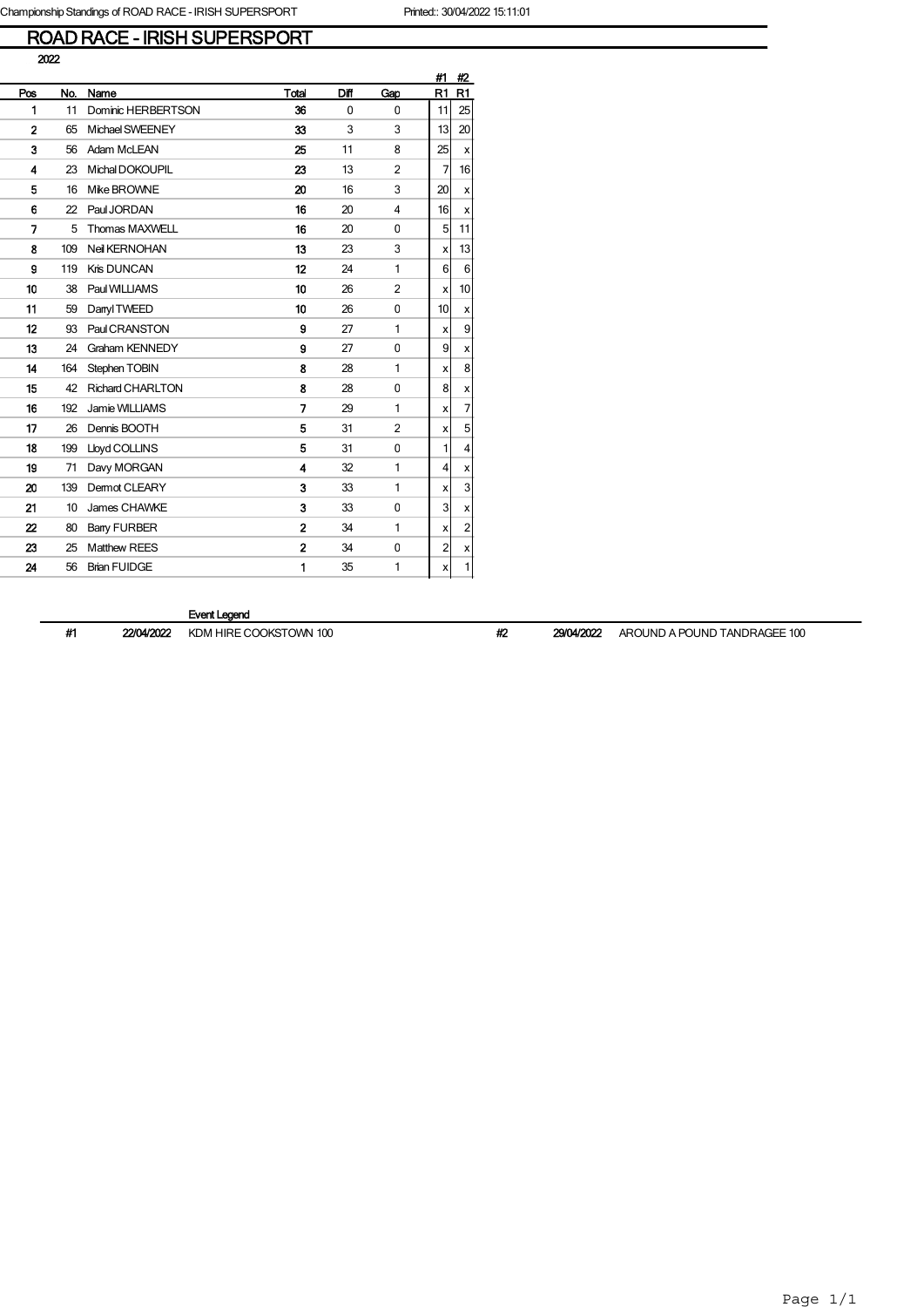## ROAD RACE - IRISH OPEN

|              |     |                         |       |          |              |                | #1                        |    | #2             |
|--------------|-----|-------------------------|-------|----------|--------------|----------------|---------------------------|----|----------------|
| Pos          | No. | Name                    | Total | Diff     | Gap          | R1             | R <sub>2</sub>            | R1 | R <sub>2</sub> |
| 1            | 65  | Michael SWEENEY         | 50    | $\Omega$ | $\Omega$     | 25             | 25                        | x  | x              |
| $\mathbf{2}$ | 5   | <b>Thomas MAXWELL</b>   | 36    | 14       | 14           | 16             | 20                        | x  | X              |
| 3            | 42  | <b>Richard CHARLTON</b> | 29    | 21       | 7            | 13             | 16                        | x  | x              |
| 4            | 24  | Graham KENNEDY          | 23    | 27       | 6            | 10             | 13                        | x  | x              |
| 5            | 11  | Dominic HERBERTSON      | 22    | 28       | 1            | 11             | 11                        | x  | х              |
| 6            | 56  | Adam McLEAN             | 20    | 30       | 2            | 20             | x                         | x  | x              |
| 7            | 54  | Sam JOHNSON             | 14    | 36       | 6            | 4              | 10 <sup>1</sup>           | x  | x              |
| 8            | 46  | Anthony REDMOND         | 11    | 39       | 3            | $\overline{2}$ | 9                         | x  | х              |
| 9            | 119 | Kris DUNCAN             | 11    | 39       | $\mathbf{0}$ | 3              | 8                         | x  | х              |
| 10           | 23  | Michal DOKOUPIL         | 9     | 41       | 2            | 9              | $\boldsymbol{\mathsf{x}}$ | x  | x              |
| 11           | 71  | Davy MORGAN             | 8     | 42       | 1            | 8              | x                         | x  | x              |
| 12           | 59  | Danyl TWEED             | 7     | 43       | 1            | 7              | x                         | x  | x              |
| 13           | 93  | Paul CRANSTON           | 7     | 43       | $\mathbf{0}$ | x              | 7                         | x  | x              |
| 14           | 38  | Paul WILLIAMS           | 6     | 44       | 1            | 6              | $\boldsymbol{\mathsf{x}}$ | x  | x              |
| 15           | 91  | <b>Julian TRUMMER</b>   | 5     | 45       | 1            | 5              | x                         | x  | x              |
| 16           | 26  | Dennis BOOTH            | 1     | 49       | 4            | 1              | x                         | x  | x              |

## Event Legend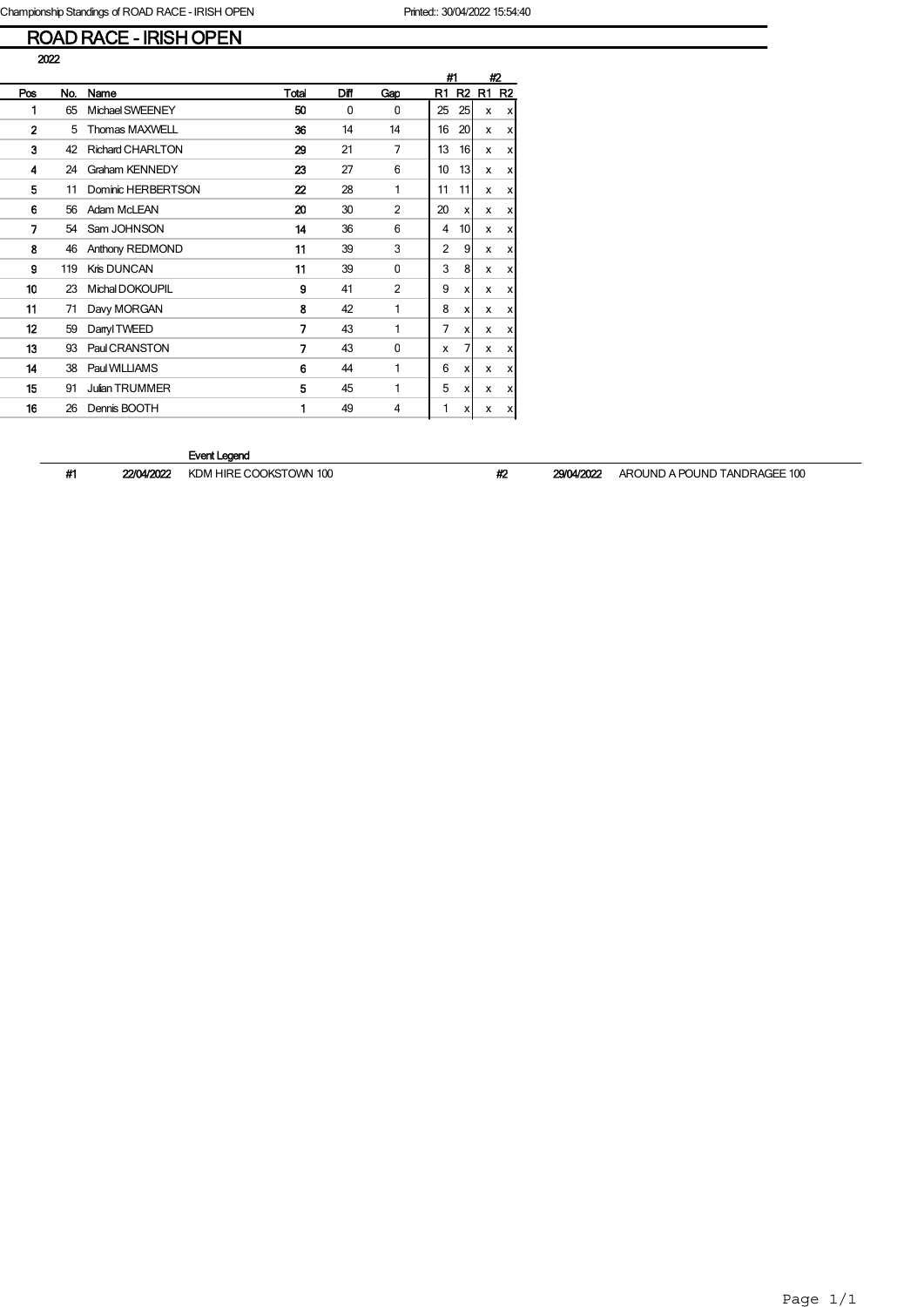# ROAD RACE - IRISH JUNIOR SUPPORT

|     |     |                        |                |          |                | #1 | #2             |
|-----|-----|------------------------|----------------|----------|----------------|----|----------------|
| Pos | No. | Name                   | Total          | Diff     | Gap            | R1 | R1             |
| 1   | 232 | <b>Jack OLIVER</b>     | 36             | $\Omega$ | 0              | 11 | 25             |
| 2   | 222 | Michael GAHAN          | 29             | 7        | 7              | 9  | 20             |
| 3   | 121 | Michael GILLAN         | 28             | 8        | 1              | 20 | 8              |
| 4   | 61  | Jonathan WATT          | 26             | 10       | $\overline{2}$ | 10 | 16             |
| 5   | 81  | Eoin O SIOCHRU         | 25             | 11       | 1              | 25 | X              |
| 6   | 361 | Ryan WHITEHALL         | 19             | 17       | 6              | 8  | 11             |
| 7   | 135 | Daniel INGHAM          | 16             | 20       | 3              | 16 | X              |
| 8   | 83  | Gareth ARNOLD          | 15             | 21       | 1              | 5  | 10             |
| 9   | 53  | Veronika HANKOCYOVA    | 13             | 23       | $\overline{2}$ | x  | 13             |
| 10  | 114 | Jay BELLERS-SMITH      | 13             | 23       | 0              | 13 | x              |
| 11  | 166 | Ivo LADDE              | 11             | 25       | $\overline{2}$ | 7  | 4              |
| 12  | 41  | Milo WARD              | 9              | 27       | $\overline{2}$ | X  | 9              |
| 13  | 42  | <b>Brian LOUGHLIN</b>  | 9              | 27       | 0              | 2  | $\overline{7}$ |
| 14  | 5   | R J WOOLSEY            | 6              | 30       | 3              | X  | 6              |
| 15  | 91  | <b>Graham McALEESE</b> | 6              | 30       | 0              | 6  | x              |
| 16  | 107 | Anthony O'CARROLL      | 5              | 31       | 1              | x  | 5              |
| 17  | 142 | <b>Adrian HERATY</b>   | 4              | 32       | 1              | 4  | x              |
| 18  | 122 | Chris MEYER            | 3              | 33       | 1              | х  | 3              |
| 19  | 53  | Veronika HANKOCY       | 3              | 33       | 0              | 3  | x              |
| 20  | 178 | <b>Ken PARKES</b>      | $\overline{2}$ | 34       | 1              | x  | $\mathbf 2$    |
| 21  | 2   | Roddy TAYLOR           | 1              | 35       | 1              | x  | $\mathbf{1}$   |
| 22  | 105 | Darren DUNCAN          | 1              | 35       | $\mathbf 0$    | 1  | x              |

#### Event Legend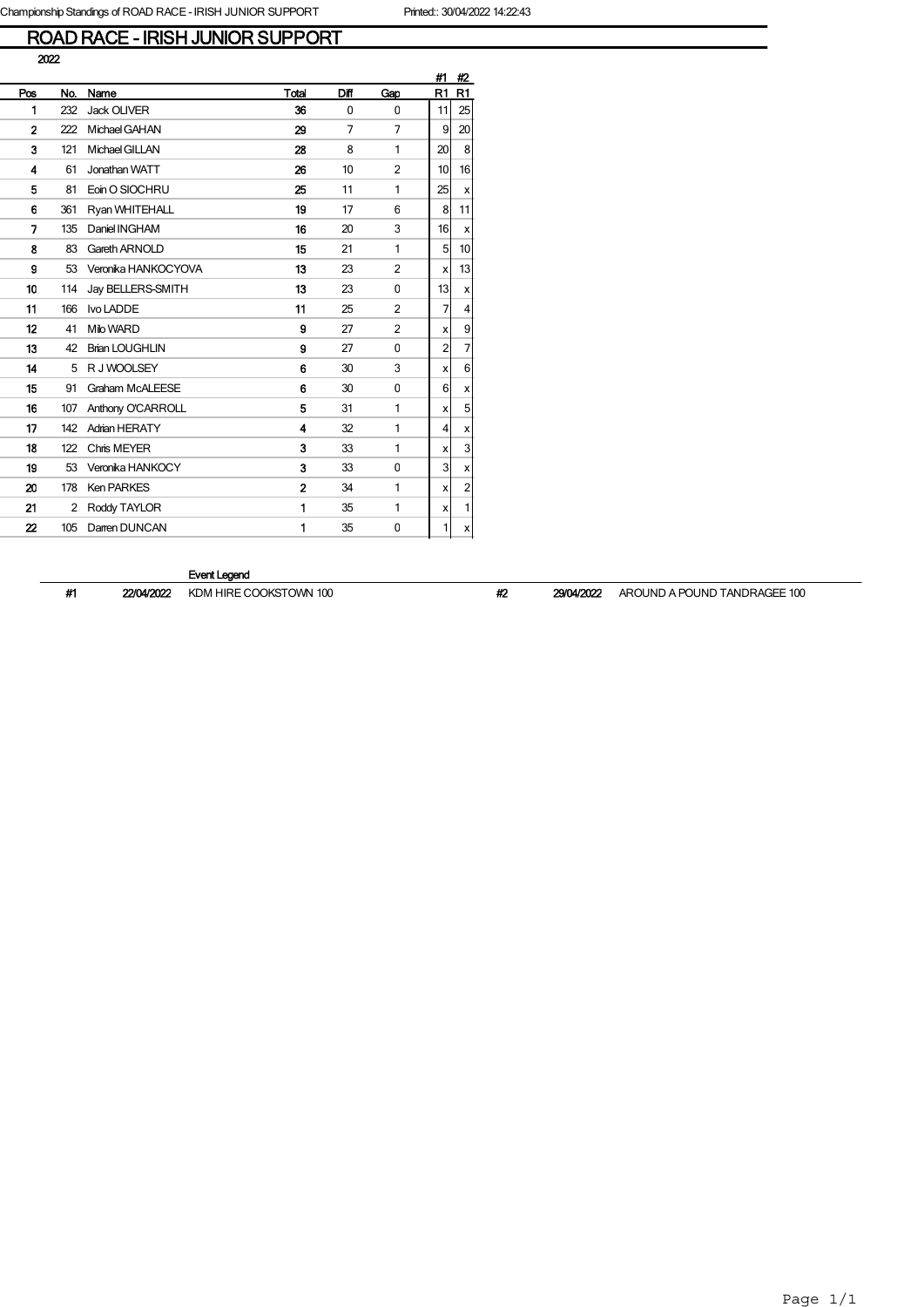# ROAD RACE - IRISH SENIOR SUPPORT

|              |     |                        |                |      |     | #1 | #2             |
|--------------|-----|------------------------|----------------|------|-----|----|----------------|
| Pos          | No. | Name                   | Total          | Diff | Gap | R1 | R <sub>1</sub> |
| 1            | 232 | <b>Jack OLIVER</b>     | 25             | 0    | 0   | 25 | x              |
| $\mathbf{2}$ | 12  | Keelim RYAN            | 20             | 5    | 5   | 20 | x              |
| 3            | 222 | Michael GAHAN          | 16             | 9    | 4   | 16 | x              |
| 4            | 121 | Michael GILLAN         | 13             | 12   | 3   | 13 | x              |
| 5            | 231 | Marcus SIMPSON         | 11             | 14   | 2   | 11 | x              |
| 6            | 81  | Eoin O SIOCHRU         | 10             | 15   | 1   | 10 | x              |
| 7            | 91  | <b>Graham McALEESE</b> | 9              | 16   | 1   | 9  | x              |
| 8            | 32  | Aaron HUGHES           | 8              | 17   | 1   | 8  | x              |
| 9            | 412 | Milo WARD              | 7              | 18   | 1   | 7  | x              |
| 10           | 35  | Daniel INGHAM          | 6              | 19   | 1   | 6  | x              |
| 11           | 56  | <b>Kevin BARSBY</b>    | 5              | 20   | 1   | 5  | x              |
| 12           | 118 | Tommy HEAPHY           | 4              | 21   | 1   | 4  | x              |
| 13           | 501 | Mark JACKSON           | 3              | 22   | 1   | 3  | x              |
| 14           | 23  | <b>Stuart McCANN</b>   | $\overline{2}$ | 23   | 1   | 2  | x              |
| 15           | 69  | Darragh TRAPPE         | 1              | 24   | 1   | 1  | x              |
|              |     |                        |                |      |     |    |                |

#### Event Legend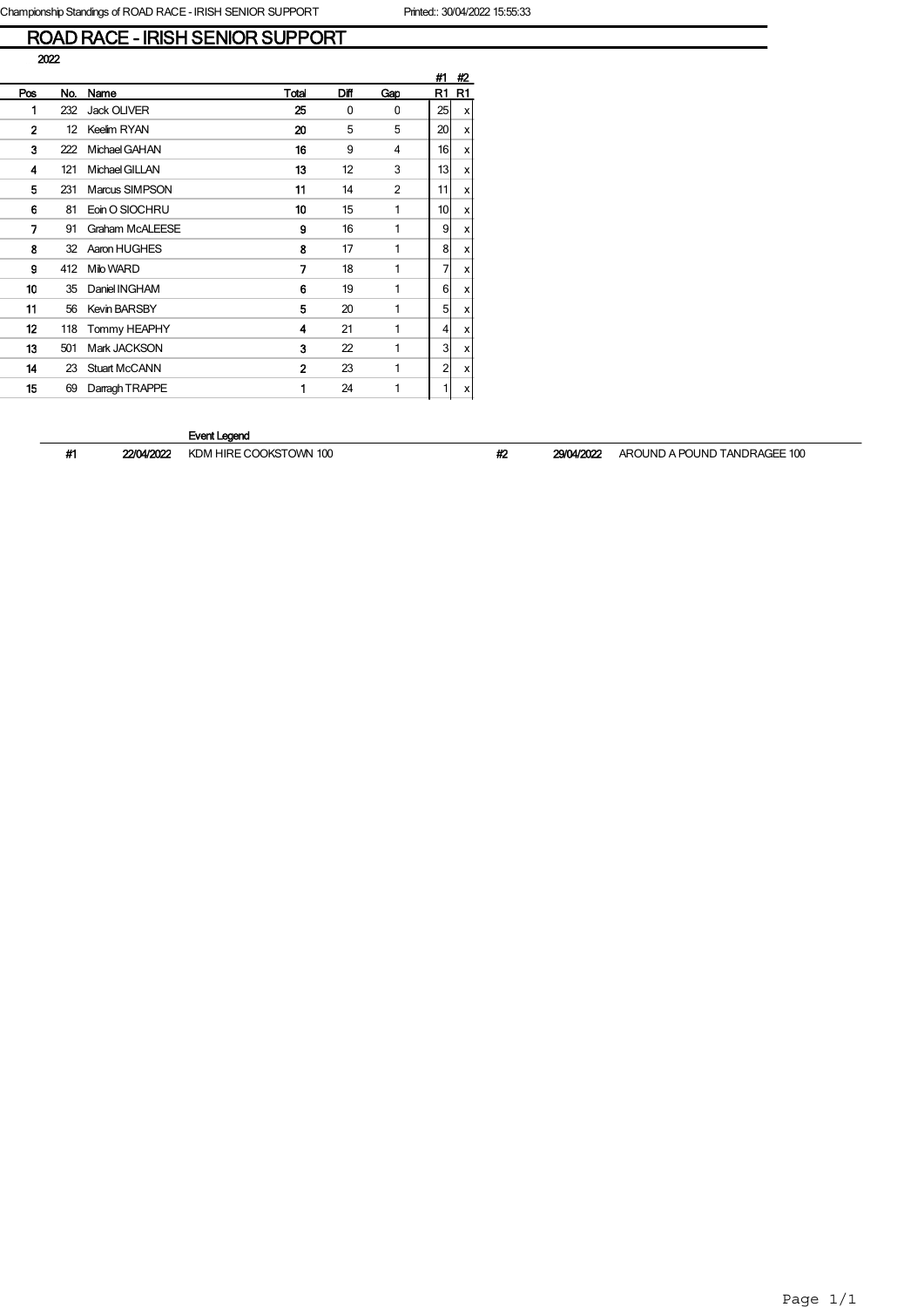Championship Standings of ROAD RACE - IRISH CLASSIC 250cc Printed:: 30/04/2022 12:02:49

## ROAD RACE - IRISH CLASSIC 250cc

|     |     |                     |       |      |     | #1 | #2              |
|-----|-----|---------------------|-------|------|-----|----|-----------------|
| Pos | No. | Name                | Total | Diff | Gao |    | R1              |
|     | 76  | Philip SHAW         | 45    | 0    | 0   | 25 | 20 <sub>1</sub> |
| 2   | 6   | Kyle PARKES         | 33    | 12   | 12  | 20 | 13 <sub>1</sub> |
| 3   | 87  | <b>Brian MATEER</b> | 25    | 20   | 8   | х  | 25              |
| 4   |     | 79 R J WOOLSEY      | 16    | 29   | 9   | х  | 16              |

Event Legend

#1 22/04/2022 KDM HIRE COOKSTOWN 100 #2 29/04/2022 AROUND A POUND TANDRAGEE 100

Championship Standings of ROAD RACE - IRISH CLASSIC 350cc Printed:: 30/04/2022 12:02:49

| Championship Standings of NOAD NACE - iNTSH CLASSIC 330CC<br>FIIREU JUUHZ<br>ROAD RACE - IRISH CLASSIC 350cc |      |                         |              |          |     |    |                |  |  |
|--------------------------------------------------------------------------------------------------------------|------|-------------------------|--------------|----------|-----|----|----------------|--|--|
|                                                                                                              | 2022 |                         |              |          |     | #1 | #2             |  |  |
| Pos                                                                                                          | No.  | Name                    | Total        | Diff     | Gap | R1 | R <sub>1</sub> |  |  |
| 1                                                                                                            | 40   | Barry DAVIDSON          | 50           | $\Omega$ | 0   | 25 | 25             |  |  |
| 2                                                                                                            | 42   | Andy HORNBY             | 36           | 14       | 14  | 20 | 16             |  |  |
| 3                                                                                                            | 14   | Nigel MOORE             | 33           | 17       | 3   | 13 | 20             |  |  |
| 4                                                                                                            | 46   | Mark JOHNSON            | 24           | 26       | 9   | 11 | 13             |  |  |
| 5                                                                                                            | 75   | John LEIGH PEMBERTON    | 16           | 34       | 8   | 16 | x              |  |  |
| 6                                                                                                            | 55   | Jonathan DORAN          | 11           | 39       | 5   | x  | 11             |  |  |
| 7                                                                                                            | 41   | <b>Mick BRADY</b>       | 10           | 40       | 1   | 10 | x              |  |  |
| 8                                                                                                            | 3    | <b>Wattie BROWN</b>     | 9            | 41       | 1   | 9  | x              |  |  |
| g                                                                                                            | 17   | Russell ROEBURY         | 8            | 42       | 1   | 8  | x              |  |  |
| 10                                                                                                           | 51   | Andy KILDEA             | 7            | 43       | 1   | 7  | x              |  |  |
| 11                                                                                                           | 77   | <b>Linton IRWIN</b>     | 6            | 44       | 1   | 6  | x              |  |  |
| 12                                                                                                           | 19   | <b>Kelly CARRUTHERS</b> | 5            | 45       | 1   | 5  | x              |  |  |
| 13                                                                                                           | 2    | <b>Freddie STEWART</b>  | 4            | 46       | 1   | 4  | x              |  |  |
| 14                                                                                                           | 18   | <b>Vic ALLAN</b>        | 3            | 47       | 1   | 3  | x              |  |  |
| 15                                                                                                           | 196  | <b>Terence SANSOM</b>   | $\mathbf{2}$ | 48       | 1   | 2  | х              |  |  |
| 16                                                                                                           | 20   | Gary HUTTON             | 1            | 49       | 1   | 1  | x              |  |  |
|                                                                                                              |      |                         |              |          |     |    |                |  |  |

#### Event Legend